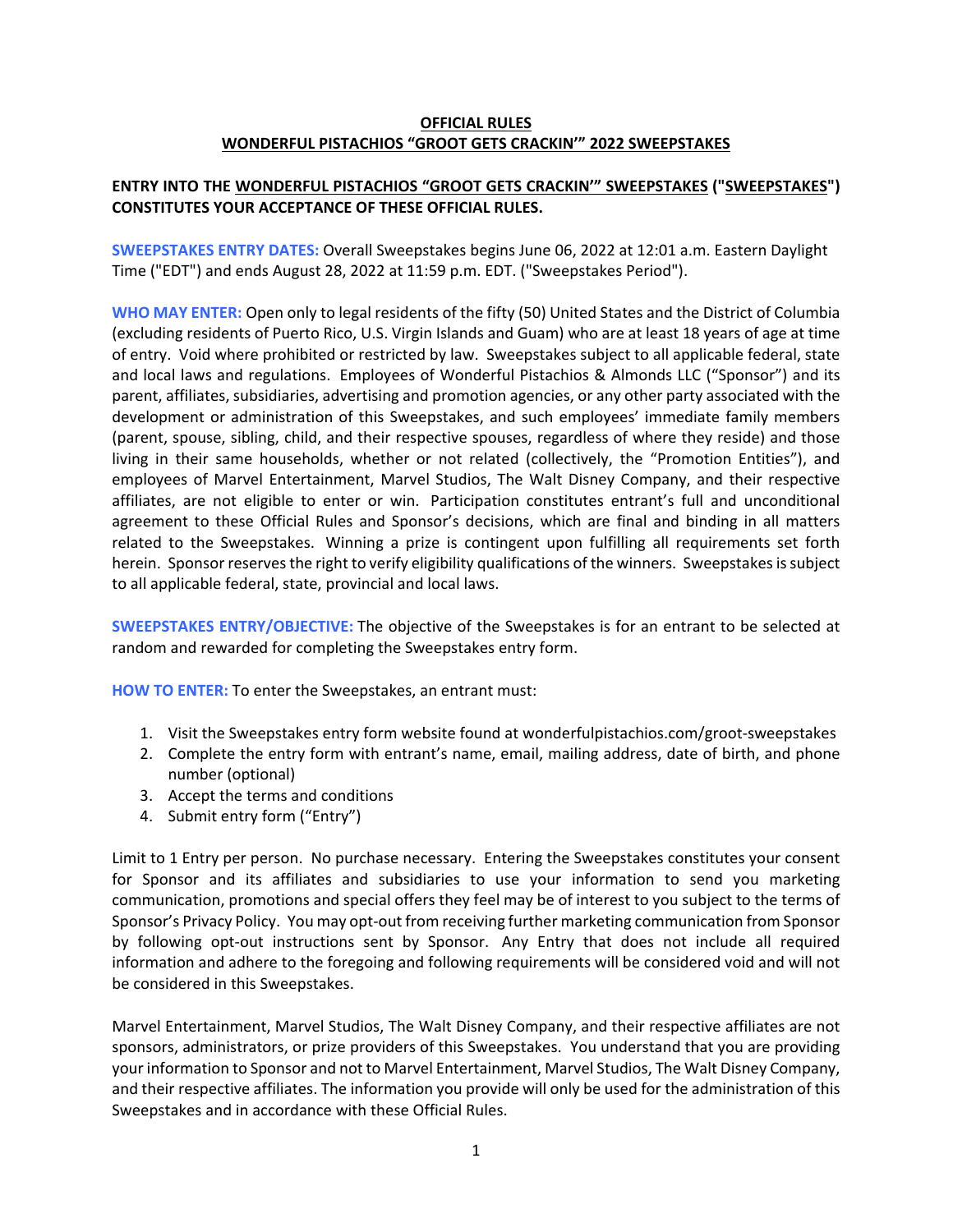**CONDITIONS OF ENTRY :** All Entries must be received by 11:59 p.m. EDT on August 28, 2022 to be eligible for the Prizes. For purposes of these Official Rules, "receipt" of an Entry occurs once the Entry is submitted.

*Use of Entries and Names*: By submitting an Entry, entrant: (a) grants a license to Sponsor and its designees to use entrant's name (first name, last initial) on the Sponsor's websites (including www.wonderfulpistachios.com), www.facebook.com/wonderfulpistachios, www.instagram.com/wonderfulpistachios, or any other website related to the Sweepstakes, or to use the Entry at any time or times, in any media, and entrant shall have no right of notice, review or approval of any such use of the Entry, and/or his/her name; and (b) acknowledges and agrees that the Entry and/or his/her name, image or likeness may be used in whole or in part, alone or in combination with other works, and that the Entry may be changed or modified, as solely determined by Sponsor or its designees (other than for the Sweepstakes itself). Entrant further agrees that nothing herein in any way obligates Sponsor or its designees to make any use of his/her Entry and Sponsor's failure to use the Entry shall not result in any liability to Sponsor or its designees. Entrant also acknowledges and agrees that the relationship between him/herself and Sponsor is NOT confidential, fiduciary or otherwise special and that Sponsor has wide access to ideas, stories, designs, concepts and other literary/artistic materials submitted to it by outside sources or being developed by its own employees (and/or third parties working on Sponsor's behalf) and that such ideas/stories/designs/concepts/literary/artistic materials may be competitive with, similar to (or even identical to) the Entry submitted by entrant; and, entrant agrees that Sponsor and its agencies shall have no liability in conjunction with same.

Sponsor reserves the right to disqualify any Entry for any reason, in its sole and absolute discretion.

**DRAWING:** The potential winners will be selected in a random drawing held on or around August 29, 2022 from all eligible entries received. Odds of winning depend on the number of eligible entries received. Grand Prize winner will be selected first, followed by 30 First Prize winners. Winners are subject to verification of eligibility and compliance with the terms of these Official Rules.

**WINNER NOTIFICATION:** The winners of the Prizes will be notified on or around August 31, 2022.

The potential winners will be notified by email and/or phone from Sponsor and/or Element London Ltd. Prize agency , and may be required to execute and return an affidavit of eligibility, a liability release and, where lawful, a publicity release as well as any other documents which may be required by Sponsor, all of which must be received fully-executed within seven (7) days of date printed on notification or he/she may be disqualified. If after one (1) attempt to contact a potential winner, Sponsor has been unable to do so, the potential winner may be disqualified. In the event it is determined that a winner has not complied with these Official Rules, has failed to execute and return any required documents within the specified time period, has made false statements or prize notification isreturned as undeliverable, then such winner will be disqualified. Should a winner make any false statement(s) in any document required by Sponsor or prize supplier, such winner will be disqualified and required to promptly return to Sponsor the value of his/her prize. If a potential winner is disqualified for any reason, or if any potential winner declines or refuses their prize, at Sponsor's discretion and time permitting, any runner up may be declared the alternate winner. Further, Sponsor reserves the right to forfeit or award any unclaimed or leftover prizes at its sole discretion. All prize awards are subject to verification of eligibility as determined by Sponsor in its sole discretion and strict compliance with these Official Rules.

**PRIZES:** There will be thirty one (31) Sweepstakes Winners as follows: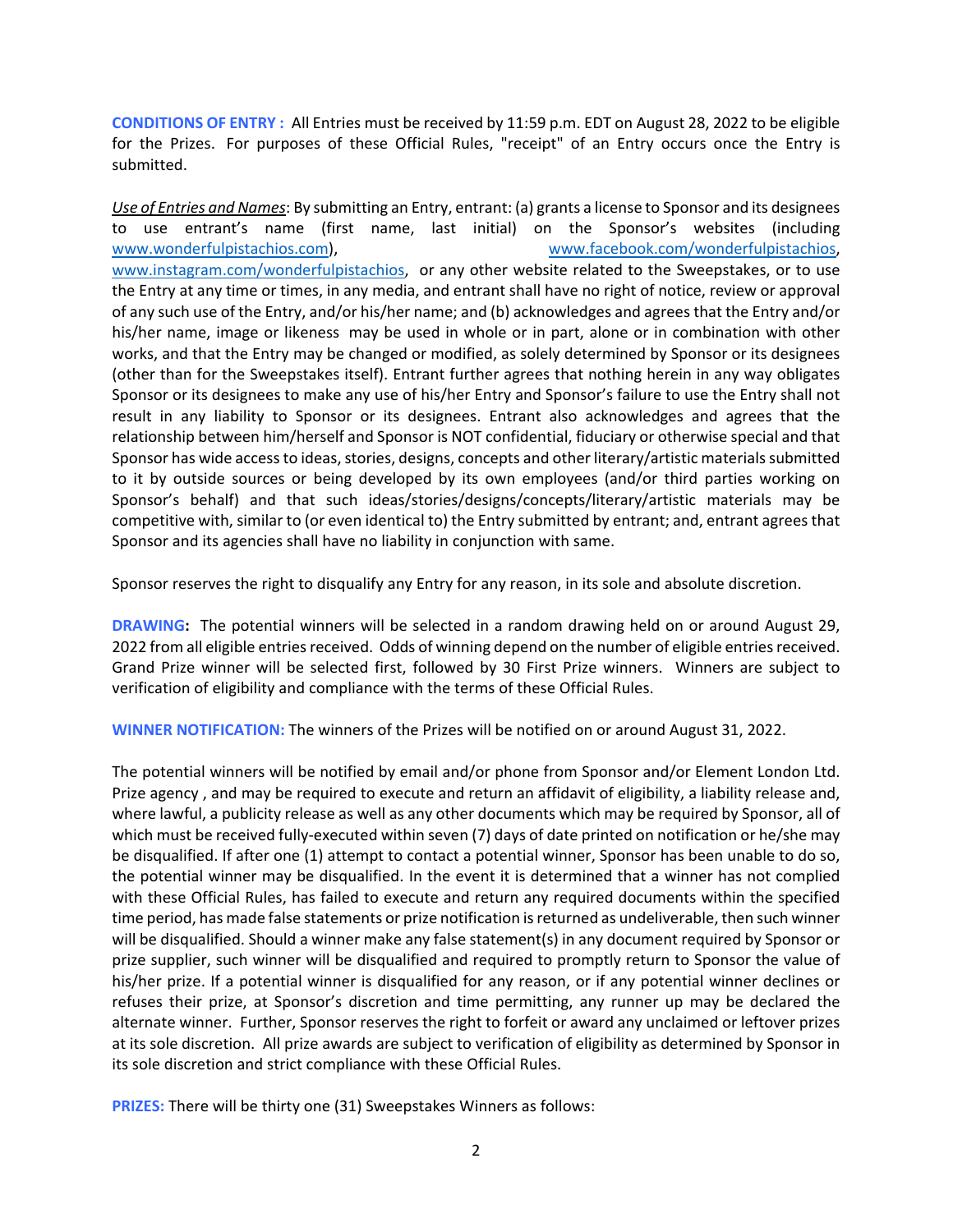- **One (1) Grand Prize will be awarded. Approximate Retail Value ("ARV"): \$9,800 USD**
	- o One (1) Grand Prize winner will receive:
		- An action‐packed family adventure prize package ("Prize Package") for two (2) adults and two (2) children under 18 years of age to Las Vegas, NV, USA consisting of:
			- Four (4) roundtrip tickets from winners' nearest major US airport to Las Vegas, NV, USA
			- Roundtrip airport transfers in Las Vegas
			- Five (5) nights' accommodation for four (4) at a four (4) star hotel in Las Vegas
			- Daily breakfast
			- VIP Tickets to Marvel's Avengers S.T.A.T.I.O.N.: Includes 1 x personalized Avengers S.T.A.T.I.O.N. Agent Identification Card per person, 1 x group photo, special VIP entry line, guided VIP tour through all areas of the exhibit, 45‐minute group tour, 1 x unique Marvel Avengers S.T.A.T.I.O.N. gift per person
			- Tickets to an interactive children's museum in Las Vegas
			- Tickets to a nature-themed attraction in Las Vegas: Includes access to outdoor nature walks and trails, botanical gardens, a butterfly habitat, indoor galleries and exhibitions, train rides, children's playgrounds, guided garden tours and drop‐in demonstrations
			- Family session at indoor trampolining park
			- Tickets to a Ferris wheel ride in Las Vegas
			- 1-day private cabana with a \$500 food/beverage allowance
			- $\bullet$  \$1,000 spending money
			- Full winner management services provided by Element London Ltd prize agency
		- One (1) year supply of Wonderful Pistachios: One (1) case Roasted & Salted In Shell, One (1) case of Roasted & Salted No Shell, Two (2) cases of the flavor of winner's choice
	- o Terms and Conditions: The Grand Prize winner will be subject to these additional terms and conditions. The Grand Prize winner will communicate directly with Element London Ltd. prize agency to organize each aspect of the Prize Package. Airfare tickets will be round trip economy / coach flights from winners' nearest major US airport to Las, Vegas, NV, USA. Flights may be indirect and not all routings will be available. Flight itinerary will be determined by Element London Ltd. at their sole discretion. Accommodations for five nights in one quadruple occupancy room for two (2) adults and two (2) children under 18, with breakfast, at a 4‐star hotel in Las Vegas. The trip must include a Saturday night stay. Accommodations do not include any other meals, incidentals, gratuities, telephone calls, or any other personal expenses incurred during the trip, this will be the responsibility of the winner. A credit card for incidentals may be requested by the hotel at check in and therefore the winner or at least one (1) of the guests must possess and travel with a valid credit card. Accommodations will be selected by Element London Ltd at their sole discretion. Prize Package is for up to two (2) adults and two (2) children under 18, all of whom must travel at the same time with the same itinerary. At least one traveler must be aged 21 or over. Where any travelers are aged under 18, they must have prior parental or guardian permission. Prize Package is valid for 12 months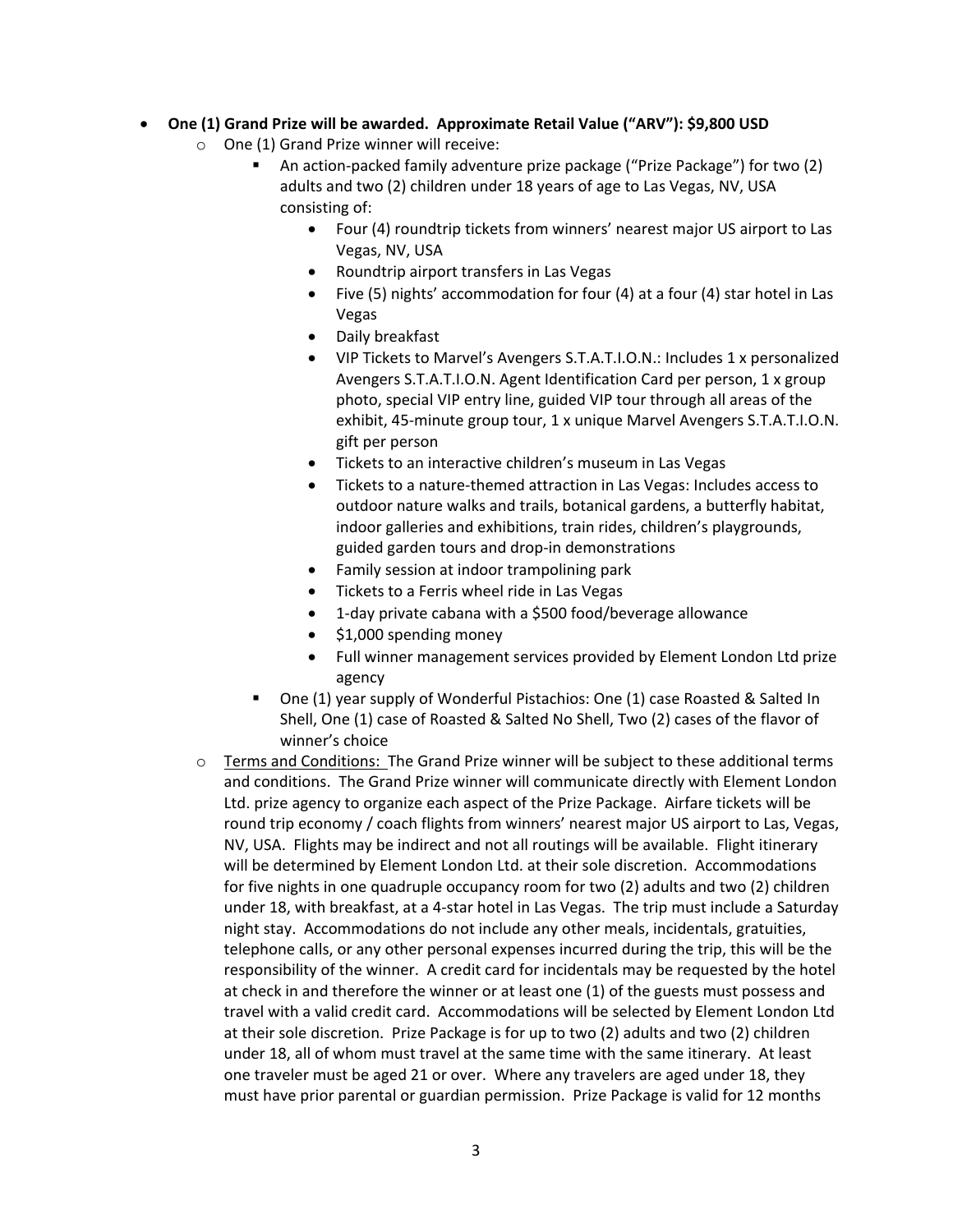from the date of notification and all travel must be completed within that time. Winner must contact Element London Ltd. with three preferred travel dates in three separate months no later than six weeks prior to departure. Once booked no changes to the itinerary will be permitted. Prize Package cannot be taken over Christmas, New Year's Eve, New Year's Day or other US Public Holidays including Thanksgiving, Martin Luther King Jr. Day, Memorial Day, Independence Day, Labor Day and Veterans Day. All US travelers flying domestically will require a valid photo ID approved for air travel. Any necessary visas or insurance are the responsibility of the winner and guests. Prize Package excludes ground transfers from departure airport, meals and drinks, excursions, attractions, treatments, visas, personal expenses and anything not expressly stated in the Prize Package. Prize Package is non‐refundable and non‐transferable. No cash alternative is available. The Prize Package inclusions are subject to availability. Where any of the stated inclusions are unavailable, Element London Ltd. will offer suitable alternatives of equal value. If winner is unable to participate in any of the stated activities then Element London Ltd. will offer suitable alternatives of equal value. Alternative activities will be determined by Element London Ltd. at their sole discretion. The VIP tickets for Marvel's Avengers S.T.A.T.I.O.N. are available Thursday to Monday. For the trampolining park, children should be accompanied by a supervising adult at all times and all participants should be in good physical health. Food and drink allowance for the cabana is provided to the maximum value of \$500 USD, including gratuity. Spending money is provided up to the maximum value of \$1,000 USD. Any prize components that are not utilized will be forfeited. Any changes after reservations have been booked shall be the sole responsibility of the Grand Prize winner. The Promotion Entities are not responsible if the Grand Prize, or any part thereof, cannot be awarded due to cancellations, delays or interruptions due to any acts of God, action(s), regulation(s), order(s) or request(s) by any governmental or quasi‐governmental entity (whether or not the action(s), regulations(s), order(s) or request(s) prove(s) to be invalid), equipment failure, terrorist acts, earthquake, war, fire, flood, explosion, unusually severe weather, hurricane, health epidemic, pandemic, quarantine restrictions, embargo, labor dispute or strike (whether legal or illegal), labor or material shortage, transportation interruption of any kind, work slow‐down, civil disturbance, insurrection, riot, or any other cause beyond SPONSOR's sole control, and shall not be responsible for any cancellations, delays, diversions or substitutions or any act or omissions whatsoever by the air carrier(s), hotel(s), or other transportation companies or any other persons providing any of these services and accommodations to passengers including any results thereof such as changes in services or accommodations necessitated by same. Nothing in this Prize Package authorizes any person to use the Walt Disney Company's and its affiliated companies (collectively, "Disney") name, brand, intellectual property, characters or reputation in conjunction with this Prize Package or any prize promotions whatsoever and that a valid promotional agreement with Disney is a precondition for use of this Prize Package in association with Disney's name or Disney‐ owned intellectual property.

#### **Thirty (30) First Prizes will be awarded. ARV of each First Prize: \$40 USD**

- o Thirty (30) First Prize winners will receive:
	- GROOT prize pack consisting of:
		- Cobranded t‐shirt
		- Cobranded Thermos Bottle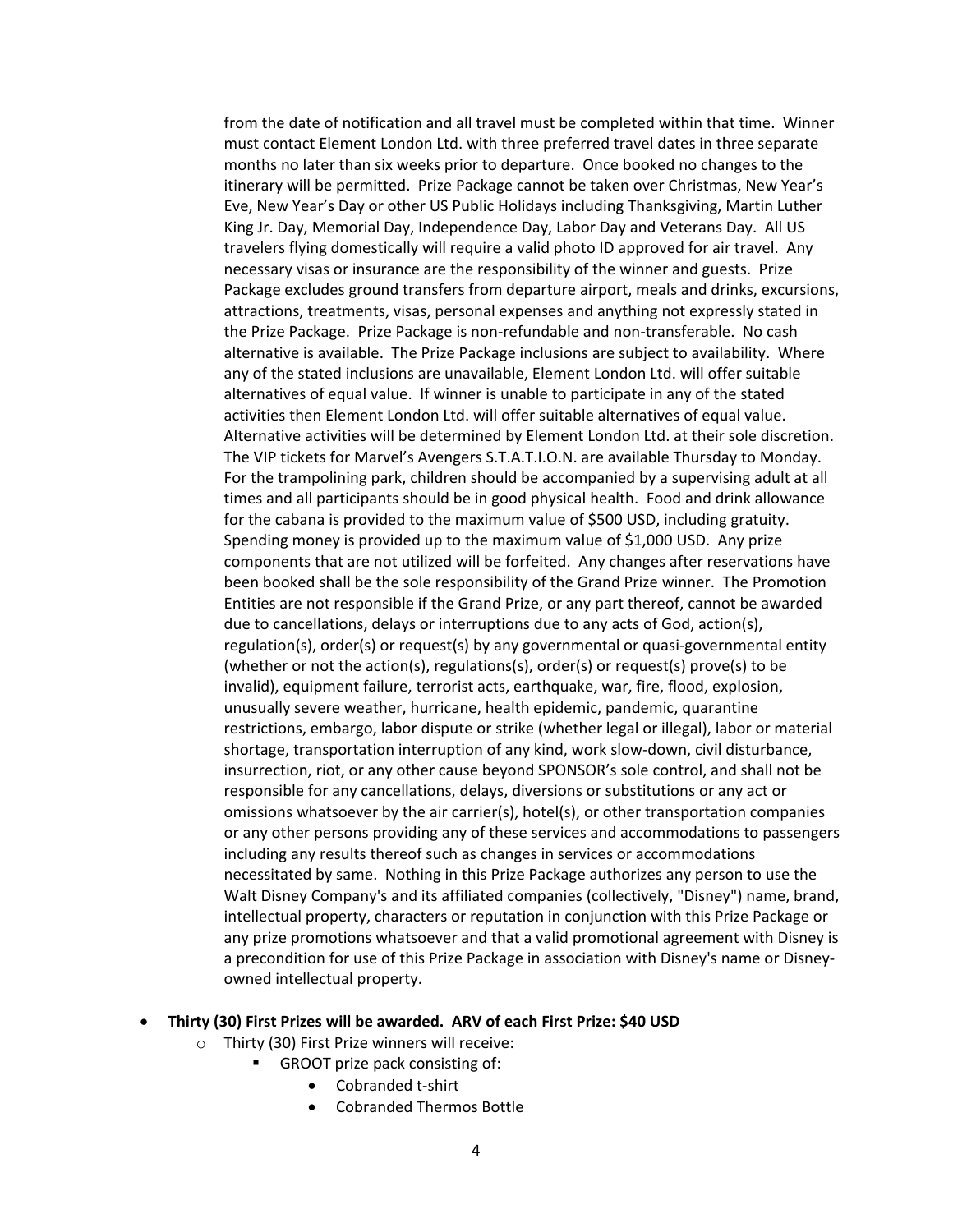One (1) 24 oz Bag of Roasted & Salted Wonderful Pistachios In Shell

Actual value of the Prizes may vary depending on fluctuations in price for any portion(s) of the Prize, product availability, Sweepstakes winner location, local taxes, and available store offers at the time of purchase. Any difference between the stated ARV and actual value of the Prizes will not be awarded.

Terms and Conditions: Except where prohibited, an Entrant eligible to win a Prize will be required to execute an Affidavit of Eligibility, a Liability Release, and a Publicity Release ("Affidavit/Release") and, if applicable, an IRS W‐9 form for tax purposes as well as any other documents which may be required by Sponsor. The Released Parties (defined below) will be held harmless from any liability, loss, injury or damage, including, without limitation, personal injury, death or damage to personal or real property, to Entrant or any other person or entity due in whole or in part, directly or indirectly, by reason of the acceptance, possession, use or misuse of any prize. Marvel Entertainment, Marvel Studios, The Walt Disney Company , and each of their respective affiliates and all of their respective officers, directors, and employees are not responsible for the promotion, administration or execution of the Prize Package or Sweepstakes.

### **TOTAL ARV OF ALL PRIZES TO BE AWARDED IN THIS SWEEPSTAKES IS US \$11,000 USD.**

All prizes are awarded by Sponsor. All prize details are at Sponsor's sole discretion. Prizes are awarded "as is" with no warranty or guarantee, either express or implied by Sponsor. Winner is solely responsible for all federal, state and local taxes (including income and withholding taxes) and any other expenses, costs or fees associated with acceptance and/or use of the prizes not specified herein as being awarded. Winner may not substitute, assign or transfer prizes or redeem prizes for cash, credit or merchandise except asspecified; provided, however, that Sponsor reservesthe right, at itssole discretion, to substitute a prize (or any portion thereof) with one of comparable or greater value. **LIMIT ONE (1) PRIZE PER HOUSEHOLD FOR THE ENTIRE SWEEPSTAKES.** Additional restrictions may apply.

**GENERAL CONDITIONS:** Winning constitutes permission (except where prohibited by law) for Sponsor and its designees to use a winner's name, Entry, hometown, likeness, prize won, and photo and video (all at Sponsor's discretion) for future advertising, publicity in any and all media now or hereafter devised throughout the world in perpetuity, without additional compensation, notification or permission. The Released Parties are not responsible for lost, late, misdirected, damaged, stolen, altered, garbled, incorrect, incomplete or delayed Entries or votes; all of which will be void. The Released Parties are also not responsible for problems uploading or downloading any Sweepstakes-related information or materials from the web site or for any other technical malfunctions of electronic equipment, computer on‐line systems, servers, or providers, computer hardware or software failures, phone lines, failure of any Entry or vote to be received by Sponsor on account of technical problems, traffic, congestion on the internet or the web site, or for any other technical problems including telecommunication, miscommunication or failure, and failed, lost, delayed, incomplete, garbled or misdirected communications which may limit a contestant's ability to participate in this Sweepstakes. The Released Parties are not responsible for any other errors or malfunctions of any kind, whether network, printing, typographical, human or otherwise relating to or in connection with the Sweepstakes, including, without limitation, errors or malfunctions which may occur in connection with the administration of the Sweepstakes, the processing or judging of Entries, the submitting or tabulating of votes, the announcement of the prizes or in any Sweepstakes‐related materials. Mass Entries or votes or Entries or votes generated by a script, macro or use of automated devices may, at Sponsor's sole discretion, be disqualified. Sponsor reserves the right to modify, suspend or terminate the Sweepstakes in the event it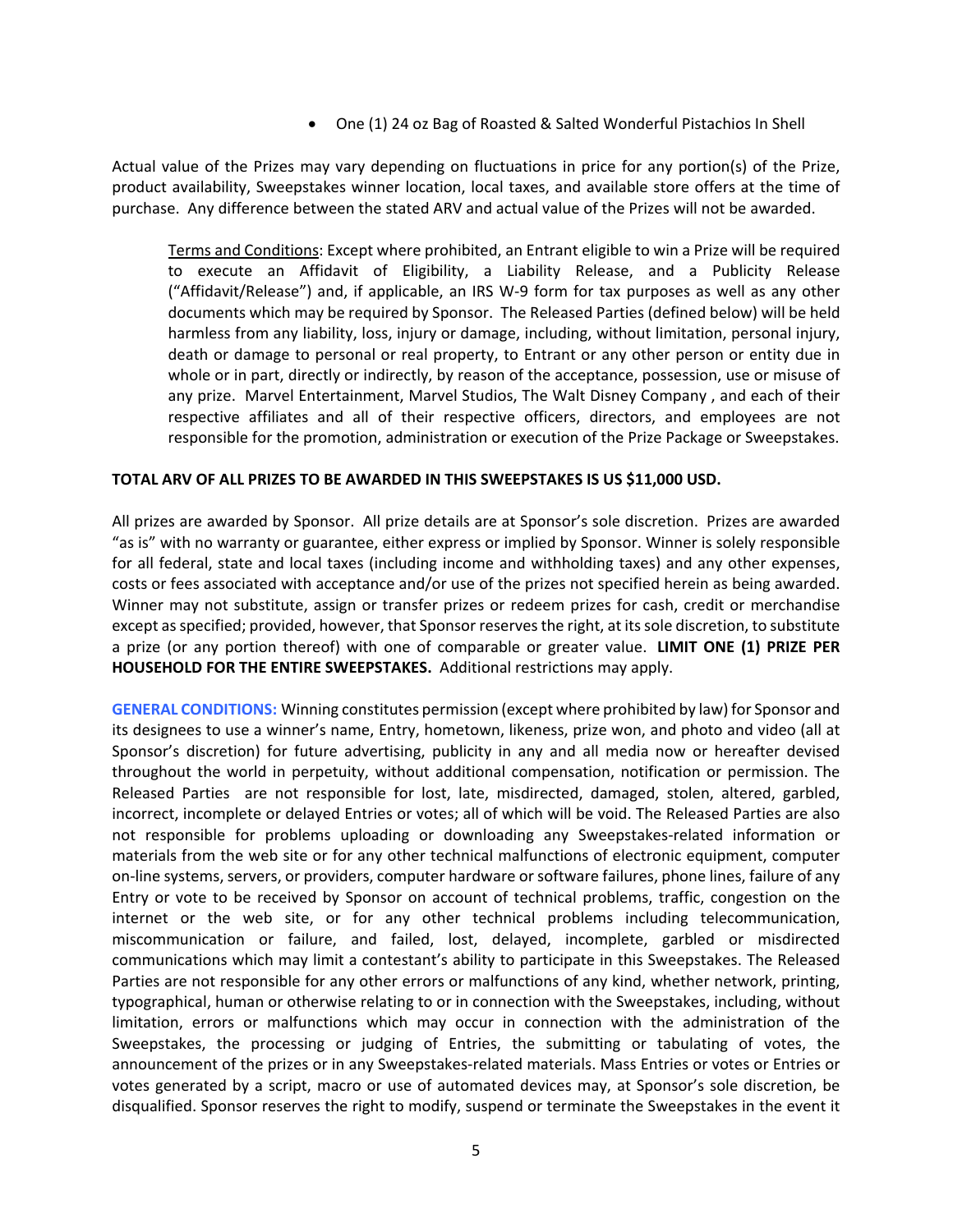becomes infected by a computer virus or is otherwise technically impaired, and to cancel or suspend the Sweepstakes in its entirety should tampering, unauthorized intervention, fraud, technical failures or other causes corrupt the administration, security, fairness, integrity or proper play of the Sweepstakes and, if terminated, at Sponsor's discretion, determine the winner using all non‐suspect, eligible Entries received up to time of cancellation using the judging procedure and Judging Criteria outlined above. In the event of a dispute regarding Entries received from multiple users having the same e‐mail account, the authorized subscriber of the e-mail account at the time of Entry will be deemed to be the contestant and must comply with these Official Rules. Authorized subscriber is the natural person who is assigned the e‐ mail address by the Internet Service Provider (ISP), on-line service provider, or other organization responsible for assigning e‐mail addresses. Sponsor reserves the right at its sole discretion to disqualify any individual (and void his/her Entry and vote) it finds to be tampering with the Entry or voting process or the operation of this Sweepstakes or website, intending to annoy, abuse, threaten or harass any other contestant, Sponsor or any of its representatives or to otherwise be acting in violation of these Official Rules. CAUTION: ANY ATTEMPT BY A CONTESTANT TO DELIBERATELY DAMAGE ANY WEB SITE OR UNDERMINE THE LEGITIMATE OPERATIONS OF THE SWEEPSTAKES IS A VIOLATION OF APPLICABLE CRIMINAL AND CIVIL LAWS. SHOULD SUCH AN ATTEMPT BE MADE, THE SPONSOR RESERVES THE RIGHT TO SEEK DAMAGES AND OTHER SUCH REMEDIES (INCLUDING ATTORNEYS' FEES) FROM ANY SUCH CONTESTANT TO THE FULLEST EXTENT PERMITTED BY LAW AND TO DISQUALIFY SUCH CONTESTANT FROM THE SWEEPSTAKES.

**I AM GROOT:** I am Groot. I am Groot. I am Groot. I am Groot. I am Groot. I am Groot. I am Groot. I am Groot. I am Groot. I am Groot. I am Groot. I am Groot. I am Groot. I am Groot. I am Groot. I am Groot. I am Groot. I am Groot. I am Groot. I am Groot. I am Groot. I am Groot. I am Groot. I am Groot. I am Groot. I am Groot. I am Groot. I am Groot. I am Groot. I am Groot. I am Groot. I am Groot. I am Groot. I am Groot. I am Groot. I am Groot. I am Groot. I am Groot. I am Groot. I am Groot. I am Groot. I am Groot. I am Groot. I am Groot. I am Groot. I am Groot. I am Groot. I am Groot. I am Groot. I am Groot. I am Groot. I am Groot. I am Groot. I am Groot. I am Groot. I am Groot. I am Groot. I am Groot. I am Groot. I am Groot. I am Groot. I am Groot. I am Groot. I am Groot. I am Groot. I am Groot. I am Groot. I am Groot. I am Groot. I am Groot. I am Groot. I am Groot. I am Groot. I am Groot. I am Groot. I am Groot. I am Groot. I am Groot. I am Groot.

**MISCELLANEOUS CONDITIONS:** By participating in the Sweepstakes, contestants (i) agree to be bound by these Official Rules, including all eligibility requirements, (ii) agree to be bound by the decisions of Sponsor, which are final and binding in all matters relating to the Sweepstakes, and (iii) agree to receive electronic communications from Sponsor, as well as any information or promotional material that contestants opt‐in to receive. Failure to comply with these Official Rules may result in disqualification from the Sweepstakes. Sponsor reserves the right to permanently disqualify any person it believes has intentionally violated these Official Rules and void all associated Entries and/or votes.

**RELEASES:** By entering the Sweepstakes, contestants agree to release and hold harmless the Promotion Entities, any prize providers, Marvel Entertainment, Marvel Studios, The Walt Disney Company, and each of their respective parents, affiliates, subsidiaries and all of their respective officers, directors, employees, representatives and agents (collectively, "Released Parties") from and against any claim, cause of action, liability, loss, injury or damage, including, without limitation, personal injury, death or damage to personal or real property, to entrant or any other person or entity arising out of, in whole or in part, directly or indirectly, participation in this Sweepstakes, or the acceptance, possession, use or misuse of any prize (including any travel or activity related thereto), the substitution of a prize in accordance with these Official Rules, the administration of the Sweepstakes, the operation of the Sweepstakes and the various methods of entry or the Released Parties' use of any of the rights granted herein. The Released Parties